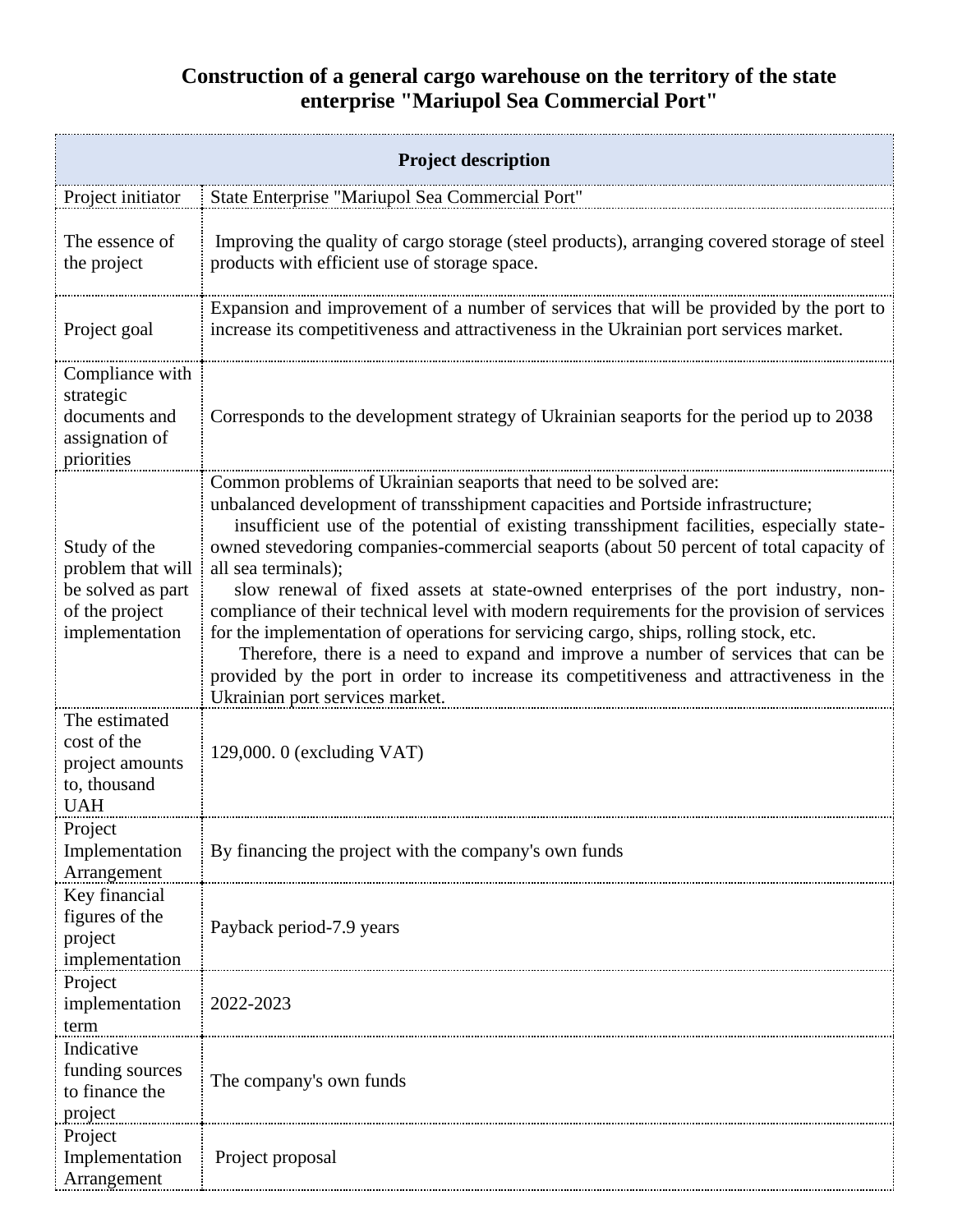| Interested parties<br>and expected<br>result of the<br>project<br>implementation                                                 | Target groups:<br>- exporting companies;<br>- STATE ENTERPRISE "Mariupol Sea Commercial Port";<br>The construction of a covered warehouse will allow the port to organize indoor<br>storage of steel products with efficient use of storage space.                                                                                                                                                                                                                                                                                                                                                                                                                                                                                                                                                                                                                                                                                                                                                                                                                                                                                                                                                                                                                                                                                                                                                                                                                                                                                                                                                                                                                                                                                                                                                                                                                                                                                                                                                                                                                                                                                           |  |
|----------------------------------------------------------------------------------------------------------------------------------|----------------------------------------------------------------------------------------------------------------------------------------------------------------------------------------------------------------------------------------------------------------------------------------------------------------------------------------------------------------------------------------------------------------------------------------------------------------------------------------------------------------------------------------------------------------------------------------------------------------------------------------------------------------------------------------------------------------------------------------------------------------------------------------------------------------------------------------------------------------------------------------------------------------------------------------------------------------------------------------------------------------------------------------------------------------------------------------------------------------------------------------------------------------------------------------------------------------------------------------------------------------------------------------------------------------------------------------------------------------------------------------------------------------------------------------------------------------------------------------------------------------------------------------------------------------------------------------------------------------------------------------------------------------------------------------------------------------------------------------------------------------------------------------------------------------------------------------------------------------------------------------------------------------------------------------------------------------------------------------------------------------------------------------------------------------------------------------------------------------------------------------------|--|
| Characteristics of an object (existing or newly created)                                                                         |                                                                                                                                                                                                                                                                                                                                                                                                                                                                                                                                                                                                                                                                                                                                                                                                                                                                                                                                                                                                                                                                                                                                                                                                                                                                                                                                                                                                                                                                                                                                                                                                                                                                                                                                                                                                                                                                                                                                                                                                                                                                                                                                              |  |
| Location of the<br>object                                                                                                        | Mariupol, Donetsk region, Ukraine.<br>State Enterprise "Mariupol Sea Commercial Port"; is conveniently located on the north-<br>western coast of the Taganrog Bay of the Sea of Azov at the junction of transport corridors,<br>in the center of the largest industrial area in the south-east of Ukraine.                                                                                                                                                                                                                                                                                                                                                                                                                                                                                                                                                                                                                                                                                                                                                                                                                                                                                                                                                                                                                                                                                                                                                                                                                                                                                                                                                                                                                                                                                                                                                                                                                                                                                                                                                                                                                                   |  |
| Description of<br>existing objects<br>or those that are<br>proposed to be<br>created as part of<br>the project<br>implementation | The implementation of the project includes:<br>construction of a general cargo warehouse;<br>purchase of two overhead two girder cranes;<br>reconstruction of access railway tracks.                                                                                                                                                                                                                                                                                                                                                                                                                                                                                                                                                                                                                                                                                                                                                                                                                                                                                                                                                                                                                                                                                                                                                                                                                                                                                                                                                                                                                                                                                                                                                                                                                                                                                                                                                                                                                                                                                                                                                         |  |
| Form of property                                                                                                                 | State-owned company                                                                                                                                                                                                                                                                                                                                                                                                                                                                                                                                                                                                                                                                                                                                                                                                                                                                                                                                                                                                                                                                                                                                                                                                                                                                                                                                                                                                                                                                                                                                                                                                                                                                                                                                                                                                                                                                                                                                                                                                                                                                                                                          |  |
| Related<br>infrastructure                                                                                                        | Access to transport infrastructure:<br>State Enterprise " Mariupol Sea Commercial Port" is served by The Portside railway station<br>"Mariupol-Port".<br>The M14 motorway is in 6 km, automobile access roads are available.<br>Availability and proximity of public infrastructure<br>Power supply:<br>Power supply of the State Enterprise "Mariupol Sea Commercial Port" is provided from<br>the step-down substation PS 35/6 kV "port", which is equipped with two transformers with<br>a capacity of 16 MVA, along 6 kV cable lines laid to Rp-1, TP-3, TP-9, tp-11. In terms of<br>reliability of power supply (according to the Regulations for Electrical Installation), the<br>Seaport as a whole belongs to the second category.<br>The rated capacity of the port's power consumers is 5,215 MW.<br>The port has 25 transformer substations on its balance sheet with a total installed<br>transformer capacity of 42,360 KVA.<br>Heat Supply:<br>Heat consumers in the state enterprise "Mariupol Sea Commercial Port" are administrative,<br>domestic and industrial premises, including Port Management buildings, which are<br>provided with heat mainly from the boiler room of the port'S central heat supply station<br>using the heating, ventilation and hot water supply system. Natural gas with a calorific<br>value of 8110 kcal/M3 is used to generate heat.<br>The solar installation of the central heat supply station boiler house provides hot water<br>supply to the port division in the period from May to September. The total area of solar<br>collector field is more than 630 m2 and has 336 panels. In 2020, the solar unit generated<br>161 Gcal of thermal energy.<br>Gas consumption:<br>The central boiler house is a consumer of natural gas in the state enterprise "Mariupol"<br>Sea Commercial Port".<br>Natural gas supply to the boiler room of the port'S central heat supply station is carried<br>out through networks of medium-pressure gas pipelines (P=1.2 KGF /cm2) of LLC<br>"Mariupolgaz". Annual gas consumption for heat generation in 2020 amounted to 1.2<br>million tons. M3. |  |